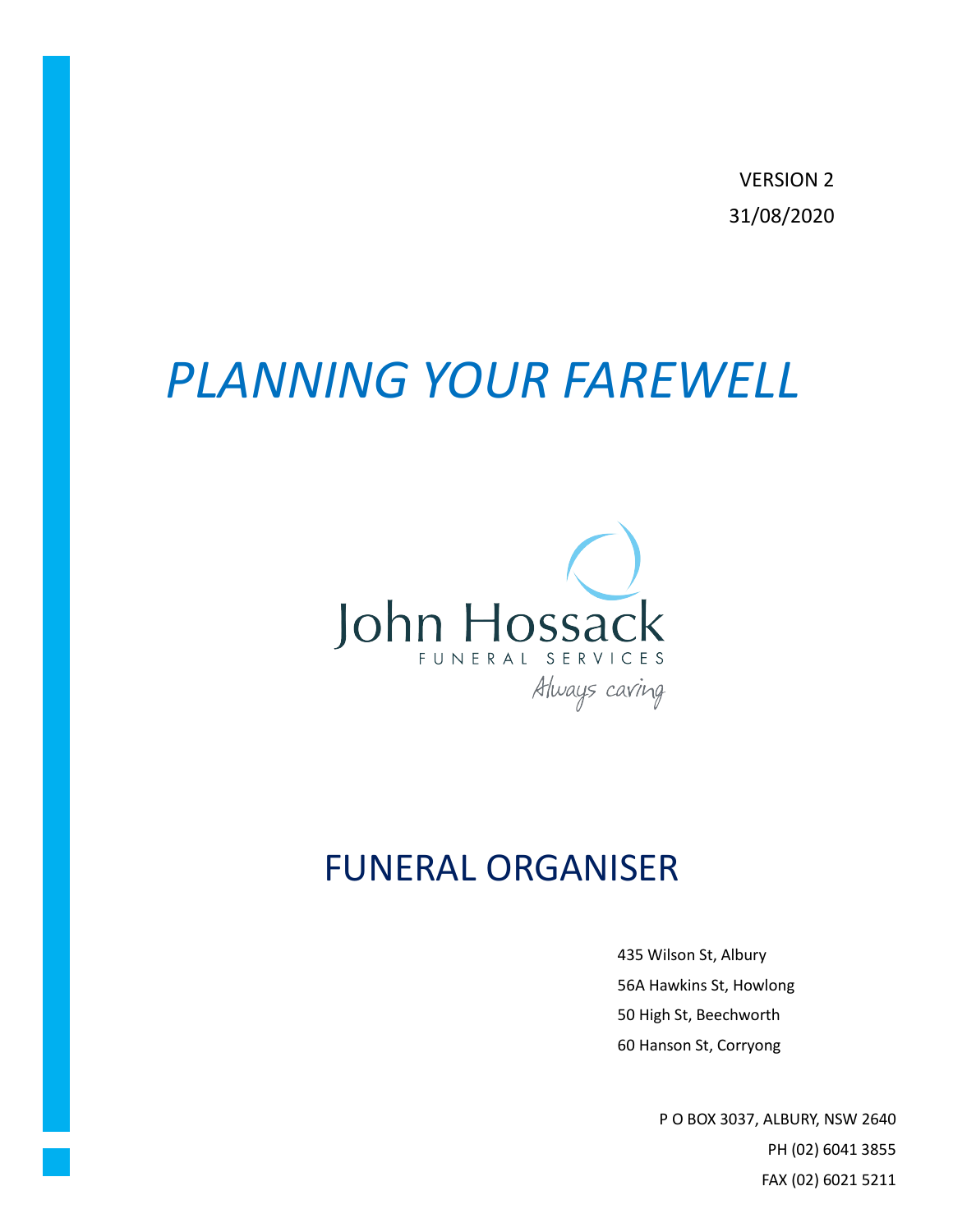# FUNERAL ORGANISER

This guide will help you record your wishes and future funeral arrangements. This will assist your family and funeral director design the most fitting funeral service to honour your memory and pay tribute to your life achievements and experiences.

## **PERSONAL AND FAMILY INFORMATION**

| Given names:                                                         |                                                                             |
|----------------------------------------------------------------------|-----------------------------------------------------------------------------|
| <b>Family Name:</b>                                                  |                                                                             |
| <b>Address:</b>                                                      |                                                                             |
|                                                                      |                                                                             |
| Telephone:                                                           |                                                                             |
| Email:                                                               |                                                                             |
| <b>Date of Birth:</b>                                                |                                                                             |
| <b>Place of Birth:</b>                                               |                                                                             |
| <b>Year arrived in Australia</b><br>if born overseas:                |                                                                             |
| <b>Occupation during</b><br>working life:                            |                                                                             |
| Are you of Aboriginal or<br><b>Torres Strait Islander</b><br>origin? | <b>Neither</b>                                                              |
| <b>Pension</b><br>type(Centrelink/DVA):                              |                                                                             |
| <b>Pension number:</b>                                               |                                                                             |
| <b>Medicare number:</b>                                              |                                                                             |
| Doctor:                                                              |                                                                             |
| Father's name in full:                                               |                                                                             |
| <b>Father's Occupation:</b>                                          |                                                                             |
| Mother's name in full<br>and maiden name:                            |                                                                             |
| <b>Mother's Occupation:</b>                                          |                                                                             |
| <b>Marital Status:</b>                                               | <i>Nidower</i><br>Married<br>$\Box$ Widow<br>De facto<br>Single<br>Divorced |
| <b>First Marriage:</b>                                               | Where married:                                                              |
|                                                                      | At what age:                                                                |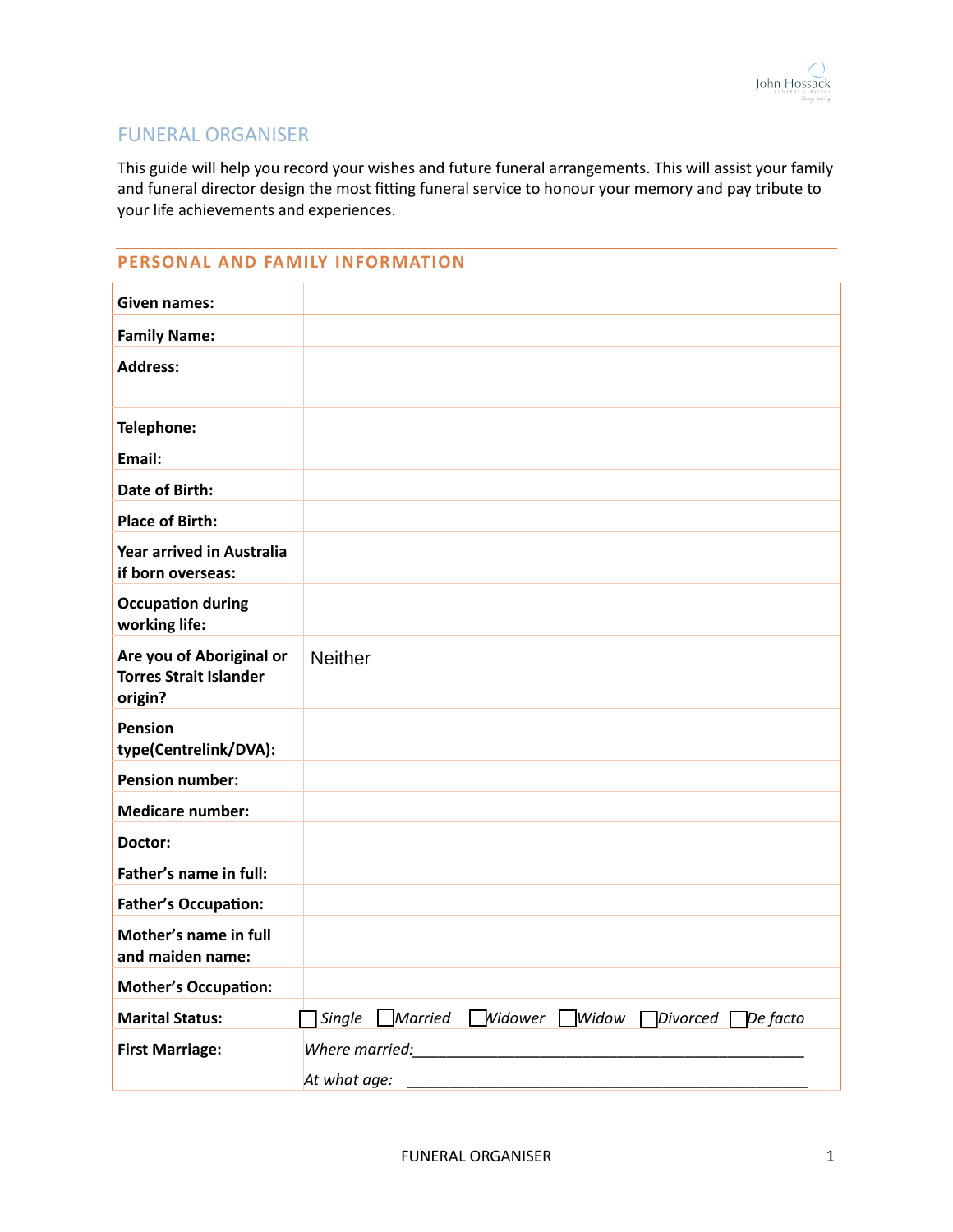| Given names:                 |                                   |                                                                                                                        |
|------------------------------|-----------------------------------|------------------------------------------------------------------------------------------------------------------------|
|                              | To whom:                          | <u> 1989 - Johann John Stone, mars eta biztanleria (h. 1989).</u>                                                      |
| <b>Subsequent marriages:</b> | To whom:                          | <u> 1989 - Johann John Stoff, deutscher Stoffen und der Stoffen und der Stoffen und der Stoffen und der Stoffen un</u> |
| <b>Children's details:</b>   |                                   | DOB                                                                                                                    |
|                              |                                   | DOB                                                                                                                    |
|                              | $\begin{array}{c} 3. \end{array}$ | DOB                                                                                                                    |
|                              | 4.                                | DOB                                                                                                                    |
|                              |                                   | DOB                                                                                                                    |
|                              | 6.                                | DOB                                                                                                                    |
|                              |                                   | DOB                                                                                                                    |
|                              |                                   | $DOB$                                                                                                                  |
| Notes/comments:              |                                   |                                                                                                                        |

# **NAME AND ADDRESS OF PERSON/S YOU WOULD LIKE TO MAKE ANY ARRANGEMENTS**

| Name:           |  |
|-----------------|--|
| <b>Address:</b> |  |
|                 |  |
|                 |  |
| Telephone:      |  |
|                 |  |
| Email:          |  |
| Name:           |  |
|                 |  |
| <b>Address:</b> |  |
|                 |  |
|                 |  |
|                 |  |
| Telephone:      |  |
|                 |  |
| Email:          |  |
|                 |  |
| Notes/comments: |  |
|                 |  |
|                 |  |
|                 |  |
|                 |  |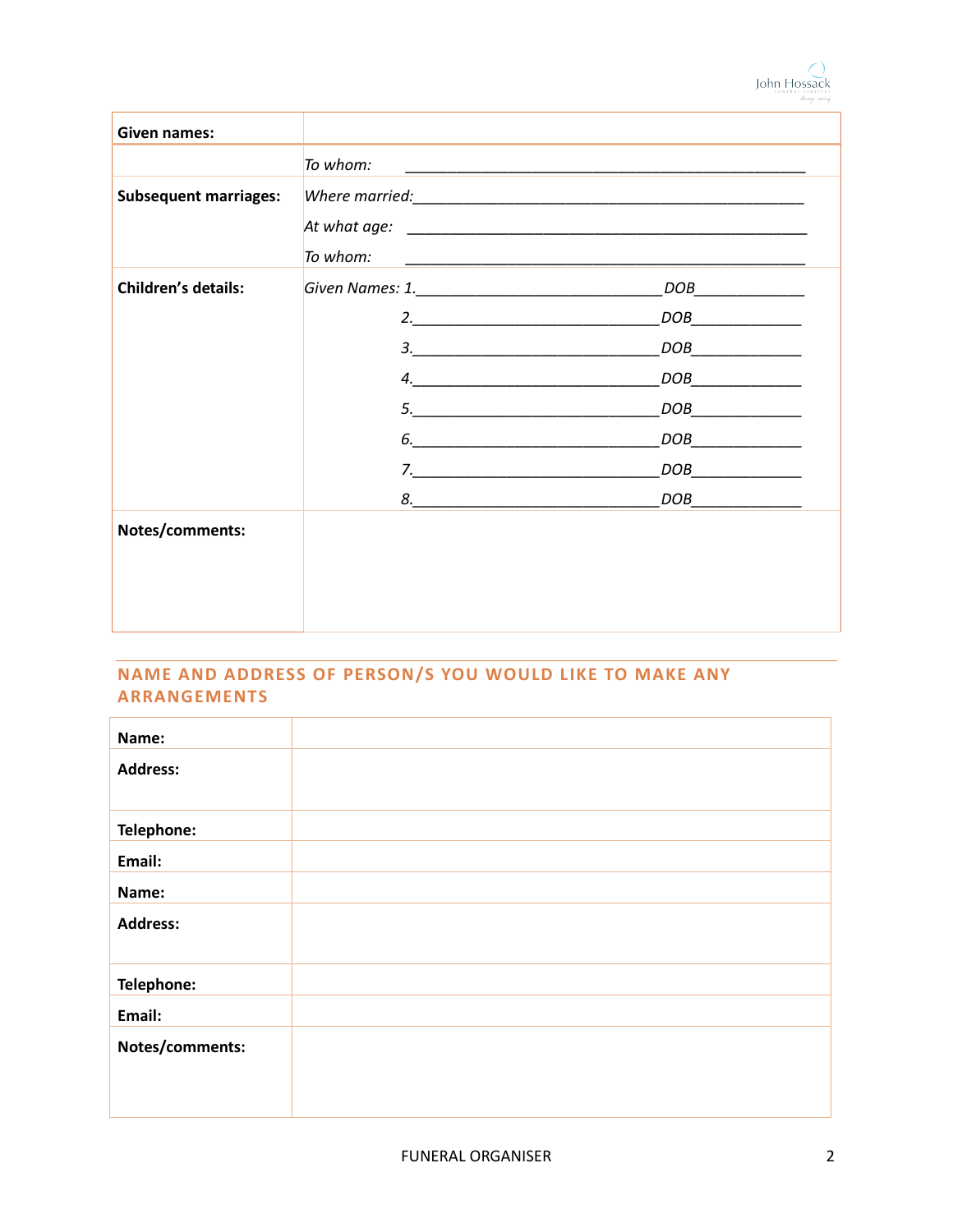

#### **ESTATE PLANNING**

| Name of executor/s:         |  |
|-----------------------------|--|
| <b>Address:</b>             |  |
|                             |  |
| Telephone:                  |  |
|                             |  |
| <b>Solicitor Name/Firm:</b> |  |
| <b>Address:</b>             |  |
|                             |  |
| Telephone:                  |  |

## **FUNERAL SERVICE INSTRUCTIONS**

#### **FUNERAL DETAILS**

| <b>Funeral Service</b>        |           |
|-------------------------------|-----------|
| Venue:                        |           |
|                               |           |
| Celebrant/Clergy:             |           |
|                               |           |
| <b>Burial/Cremation:</b>      |           |
| <b>Plot/Niche Reserve (if</b> |           |
| any):                         |           |
|                               |           |
| <b>Type of Coffin/Casket</b>  |           |
| desired:                      |           |
|                               |           |
| <b>Floral Preference:</b>     |           |
| <b>Donations to:</b>          |           |
|                               |           |
| Prepaid                       |           |
| funeral/funeral               |           |
|                               |           |
| bond/insurance                |           |
| details (if any):             |           |
|                               | <b>No</b> |
| <b>RSL involvement:</b>       |           |
| <b>Newspaper Notices:</b>     | 1.        |
|                               |           |
|                               | 2.        |
|                               | 3.        |
|                               |           |
| <b>Religion / Cultural</b>    |           |
| <b>Traditions:</b>            |           |
|                               |           |
|                               |           |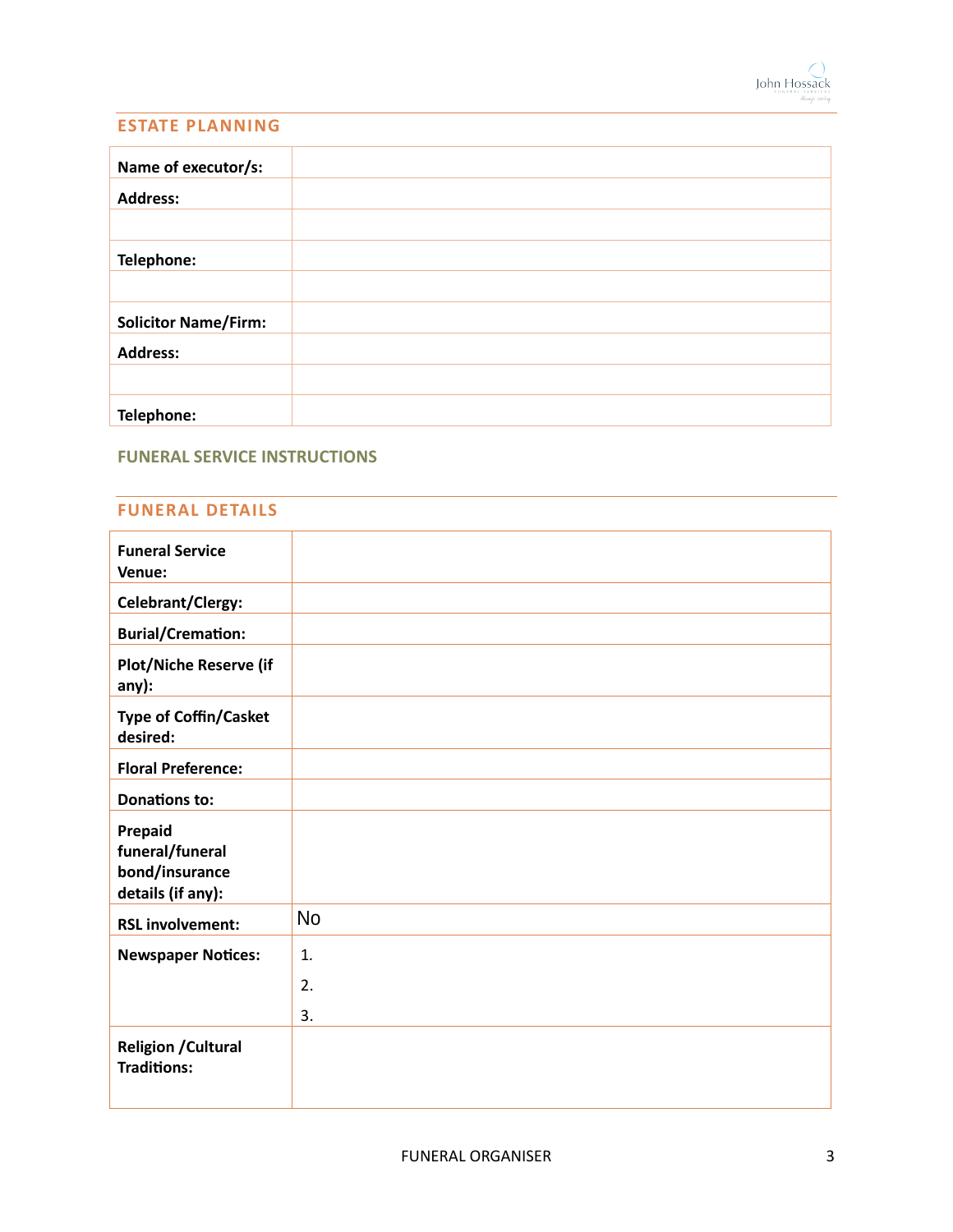

#### **FUNERAL WISHES**

| Requested<br>Music/Hymns:                                | 2. |
|----------------------------------------------------------|----|
|                                                          | 3. |
| <b>Requested Readings</b><br>(and preferred<br>readers): | 2. |
|                                                          |    |
| Eulogy by:                                               |    |
| <b>Clubs/Societies to be</b><br>contacted:               | 2. |
| <b>Pallbearers:</b>                                      |    |
|                                                          |    |
|                                                          |    |
| Photo/Visual<br><b>Presentation:</b>                     |    |
| Preferred<br>Catering/Wake<br>Location:                  |    |
| <b>Special Requests:</b>                                 |    |
|                                                          |    |
|                                                          |    |
|                                                          |    |
|                                                          |    |
|                                                          |    |
|                                                          |    |
|                                                          |    |
|                                                          |    |